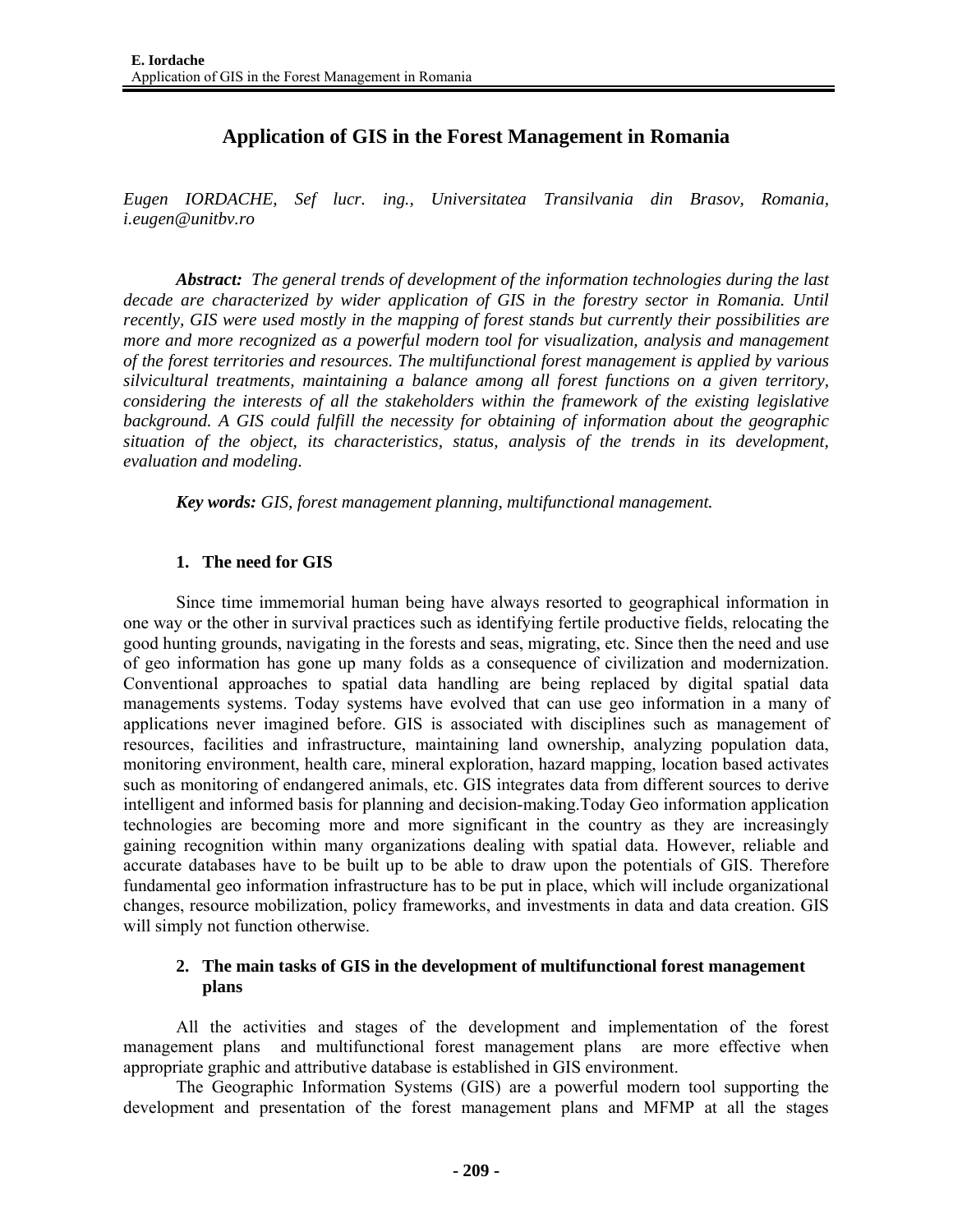(inventory, mapping, planning of the activities) and in the process of planning of the activities of the State Forestry Enterprises (SFE), municipal and non-state structures in the forestry.

### **3. Presenting of precise, detailed and multiple information in a form of thematic maps, charts, general tables, analyses and visualization.**

During the development of *multifunctional forest management plans (MFMP)* and public discussions, workshops and other meetings the information about the territory and forests in a given object is presented. Usually the maps and data are readable and understandable for a limited number of specialists, aware with the peculiarities of the forest cadastre.

The presenting the data about the object in a GIS environment allows easy understanding of the information by the different participants in the process. During the discussions this results in a shortening of the time necessary for identification of the conflict points, identification of future ones and delineation of current and future problems. Also this facilitates the adequate and fruitful participation of the potential stakeholders, interested in the multifunctional forest management. Maximum transparency is achieved and the forest policy implemented by the responsible administration is well understood and the confidence of the participants to it increases.

#### *Integration of data of different type and from different sources*

During the multifunctional forest management appears a necessity of additional specialized information about the forest territories and the adjacent zones. In the starting period of MFMP it is still unclear what information will be necessary. Therefore all the data available about the territory is collected and is integrated in common models and databases.

### *Performing of spatial analyses and revealing of relationships and tends*

One of the most important tasks of GIS technology is to answer the questions, to help delineation and revealing of the trends in the forest development and to obtain new types and quality information about the territory.

#### *Using the options of GIS for simulating of a "virtual forest"*

The three-dimensional presentation of the information the visual interest is attracted and different processes are being stimulated in a real time. The capacities of GIS are used for forecasting and projecting of different objects and activities (routes, cuttings, engineering infrastructure). The forest is a complex of resources and factors, which are dynamic in the course of time and are interrelated. The correct preliminary assessment of potential disasters in the forest status (forest fires, snow breaks, windfalls) and predicting of "scenarios" as responses to different crisis situations, could provide a realism of the activities planned in MFMP. Otherwise, some of them would be inadequate.

### **4. Technical tools and data**

#### *Hardware and software*

For development of GIS of MFMP, an appropriate hardware with peripheral devices and a software are necessary. Recommendable is the operation system Microsoft Windows (98,2000,NT,XP), with a minimum of 256MB RAM , 60MB HD, Pentium processor, CD-ROM and specialized software (ArcGIS, MapInfo, Autodesk Map, Intergraph Geomedia Pro).

#### *The primary database*

The primary database for GIS development is used the information about the object in the current forest management and game management plans; digital models and data from the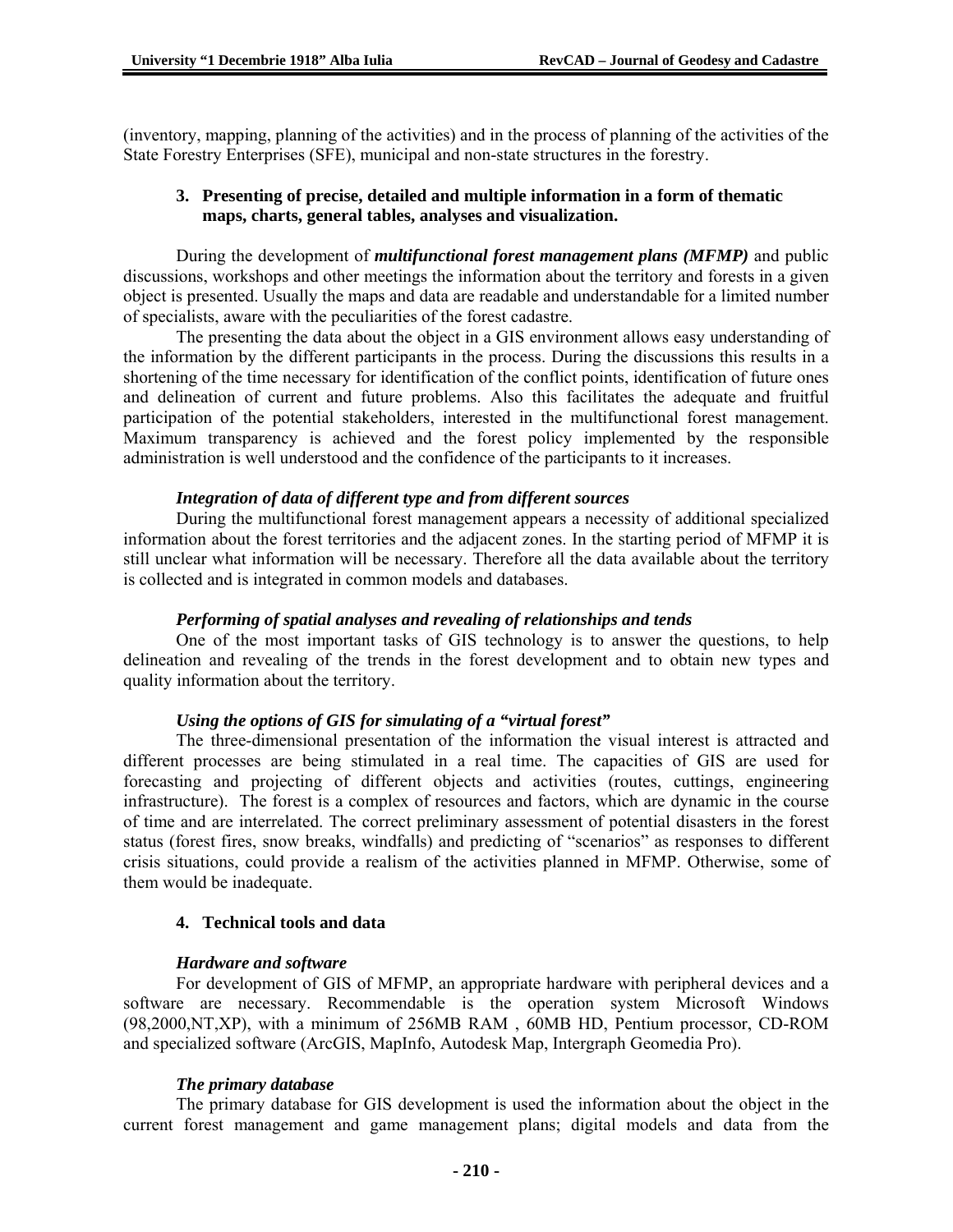municipal services; plans of the territorial development of the object of interest; available cartographic materials, texts and numerical data; results of field measurements; aerial photographs and photo-charts, ortho-photo-plans and satellite images; digital models of the relief.

The forest thematic maps are themselves situation maps in a scale of 1:10 000, 1:25 000 and smaller. Their elaboration is based on topographic maps in a scale M 1:5 000 and M 1:10 000, on the digital models of land division plan, and on the maps of the restored property on forest lands, geodesic field measurements and other sources. They are updated every ten years by a new forest management planning of the territory.

# **5. Information from the State Forest enterprises (SFE), Regional Forestry Directorates (RFD) and the National Forestry Agency (NFA)**

The main forest-related information, necessary for the development of MFMP is taken from the digital models of the forest management plan and game management plan of the object and its attributive database developed in the adopted standard formats. The information supplied by the state forestry institution is a source for:

- obtaining of information about the spatial distribution of the forest complexes, the borders among the properties of different owners and users;
- determining of the forest fund area and its subdivisions from the point of view of forest and game management planning;
- linking the activities planned in the MFMP to the area and planning of forestry and engineering activities;
- identifying of the territories with limitation regimes of forest use (protected and protection territories, water supply zones, water catchments, protected localities, natural sights, zones restricted for grazing, zones restricted for collection of medicinal plants, mushrooms etc.);
- marking of areas according to fire risk, access to water basins, platforms for aviation techniques, observation towers, tourist fireplaces;
- determining the hunting area, game habitats; zones for game breeding, zones with restricted access; hunting routes, equipment, activities.

# *Data from the municipal administration*

An important part of development of the general model of the object is identification of the properties in the forest territory based on the files presented by MSAF in a standard DEM format:

- digital models of maps of the restored property (MRP) of the land in the object;
- digital models of the land division plans (LDP) of the land in the object.

# *Data from aerial photographs and images*

- new or available in archive aerial photographs and ortho-photo-plans of the forest fund;
- new or available in archive satellite images (resolution 5-30 m).

# *Supporting data and materials*

Additional information concerning the object during the development of GIS of MFMP is provided by different services and subdivisions of the local authorities, unions and NGOs:

- Municipal administration data about municipal objects and areas of responsibility (forests, waste deposits, single constructions out of regulation etc.), data from the municipality service "Ecology" concerning the state of water, air and soil;
- Mayors and mayor representatives information about the objects of local importance, pastures;
- Regional service for fire control and public safety data about fire control activities and objects;